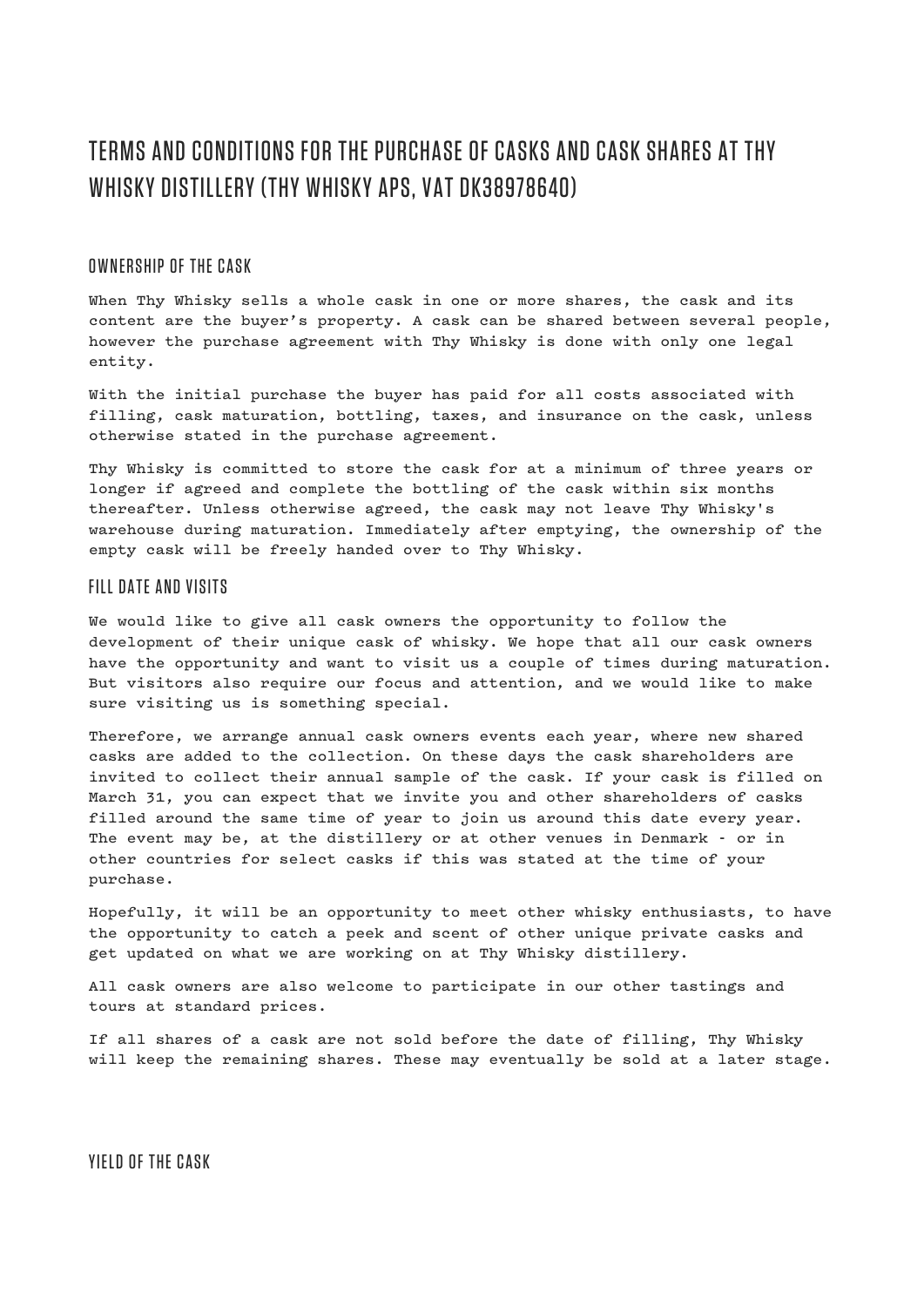**A certain evaporation (Angel's Share) must be expected from an oak cask. The rate of evaporation varies greatly from cask to cask, but up to 5% of the cask's content per year is to be expected on small casks (50-60 litres) ranging down to 2-3 % for larger casks (200-250 litres). We never know beforehand exactly how many bottles will come out of a single cask in the end. Taking into account that annual samples will be collected, a yield of 7-8 bottles of 50 cl at cask strength from one 5 liter cask share would be quite normal.**

**It may happen that a cask will leak. Of course this should not be, and we always check the casks before filling to ensure that there are no leaks and that the cask is fresh and in good condition. However, if there is a leak, this will usually be seen during the first days after filling the cask, but can sometimes happen quite suddenly later in the process as well. In this case the cask will be changed, preferably into a cask of similar type and age. We will give notice to the cask owners and possibly offer to replace or refill the cask (if possible) free of charge if a significant amount of liquid is lost.**

## CANCELLATION OF PURCHASES AND RESALE OF SHARES

**The standard 14 days right of cancellation of a purchase applies to this sale. If you wish to cancel your purchase, please contact Thy Whisky. However, the right of cancellation will expire on the day of filling. Thy Whisky does not offer to buy cask shares back or resell the shares after bottling.**

**It is allowed to sell or transfer the ownership of a cask or share to third parties. In connection with the sale, Thy Whisky must be notified that the ownership has been passed to a new person or company. This includes name, address, e-mail and telephone number of the new owner.**

#### LABELING AND BOTTLES

**The finished whisky is bottled after the agreed period of maturation, unless otherwise agreed. The label and bottles used for bottling will be of same type as normally used by Thy Whisky at the time of bottling, unless otherwise agreed at the time of purchase.**

#### FIRE, THEFT OR OTHER ACCIDENTS

**In the event of fire, theft or other accidents at the distillery while the cask is under Thy Whisky's responsibility and which causes the contents of the cask to be lost, Thy Whisky will offer free of charge a new cask of the same type and size as replacement. In this connection, compensation for lost storage time is not granted and at least three years of renewed storage of the new cask is required.**

SECURITY IN CASE OF BANKRUPTCY OR LIQUIDATION OF THY WHISKY APS BEFORE MATURATION HAS ENDED